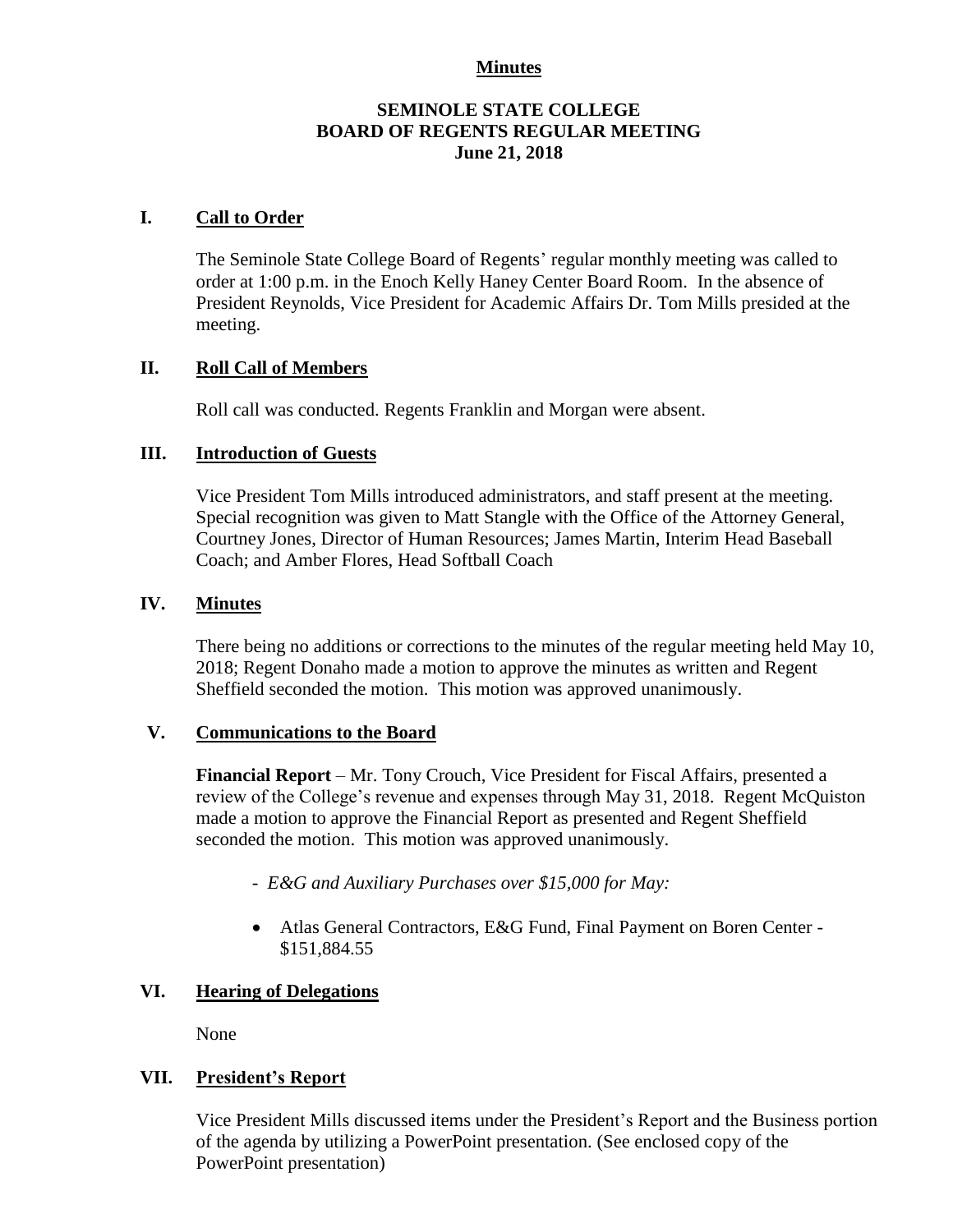**Minutes** SSC Board of Regents Regular Meeting June 21, 2018 Page 2

> *Personnel Update* – Vice President Mills informed the Board that Rachel Barker has been hired as an Assistant Professor of Nursing, Kimberly Pringle has been hired as a GEAR UP Advisor, and Michael Murray has been hired as an IT Specialist. Jason Cook has been appointed to the STEM Division Chair. Additionally, Mary Zientek, Assistant Professor of Nursing has tendered her resignation.

*Executive Summaries* – Vice President Mills presented three executive summaries of committee reviews. These were for the Assessment Committee, the Distance Education Committee and the Student Success Council.

*Campus Activities* – Vice President Mills told the Board members about several recent and upcoming campus activities. These were:

- The College has received word that the Western Interstate Commission for Higher Education has awarded the College a \$10,000 grant to assist in activities to help Native American and Alaskan students succeed academically
- SSC Sophomores Miranda Shupe and Allyson Sing attended the N.E.W. Leadership Institute
- GEAR UP camps are currently underway on campus
- The Wellness Committee painted the workout room in the Raymond Harber Fieldhouse in an effort to renovate the room
- Athletic camps are being held on campus this summer, including: Basketball, Softball, Baseball and Soccer
- Kids' Camps are being held during the summer months on campus
- A visit from Danish students is being planned for next October
- The SSC Educational Foundation will be holding their annual golf tournament on September 20<sup>th</sup>
- Vice President Mills gave an update on the land purchase for the new baseball field

*Sports Updates* – Vice President Mills and Vice President Knowles congratulated the baseball and softball teams on their successful seasons and on the academic success of the Volleyball Team, the Men's and Women's Basketball teams and the Women's tennis team. Thirty-nine athletes from SSC were recognized overall for academic excellence.

# **VIII. Business**

**Approval of Tuition Increase** – Vice President Tony Crouch presented the Board with information about a proposed tuition increase, a letter of support from the Student Government Association and a memo from Vice President Tony Crouch about an increase from \$96.00 to \$99.00 in resident tuition and an increase from \$294.00 to \$303.00 per credit hour for nonresident tuition. Chairman Cain recommended that as the budget outlook improves that we consider not increasing tuition. Regent McQuiston made a motion to approve the tuition increase as presented and Regent Hyden seconded this motion. This motion was approved unanimously.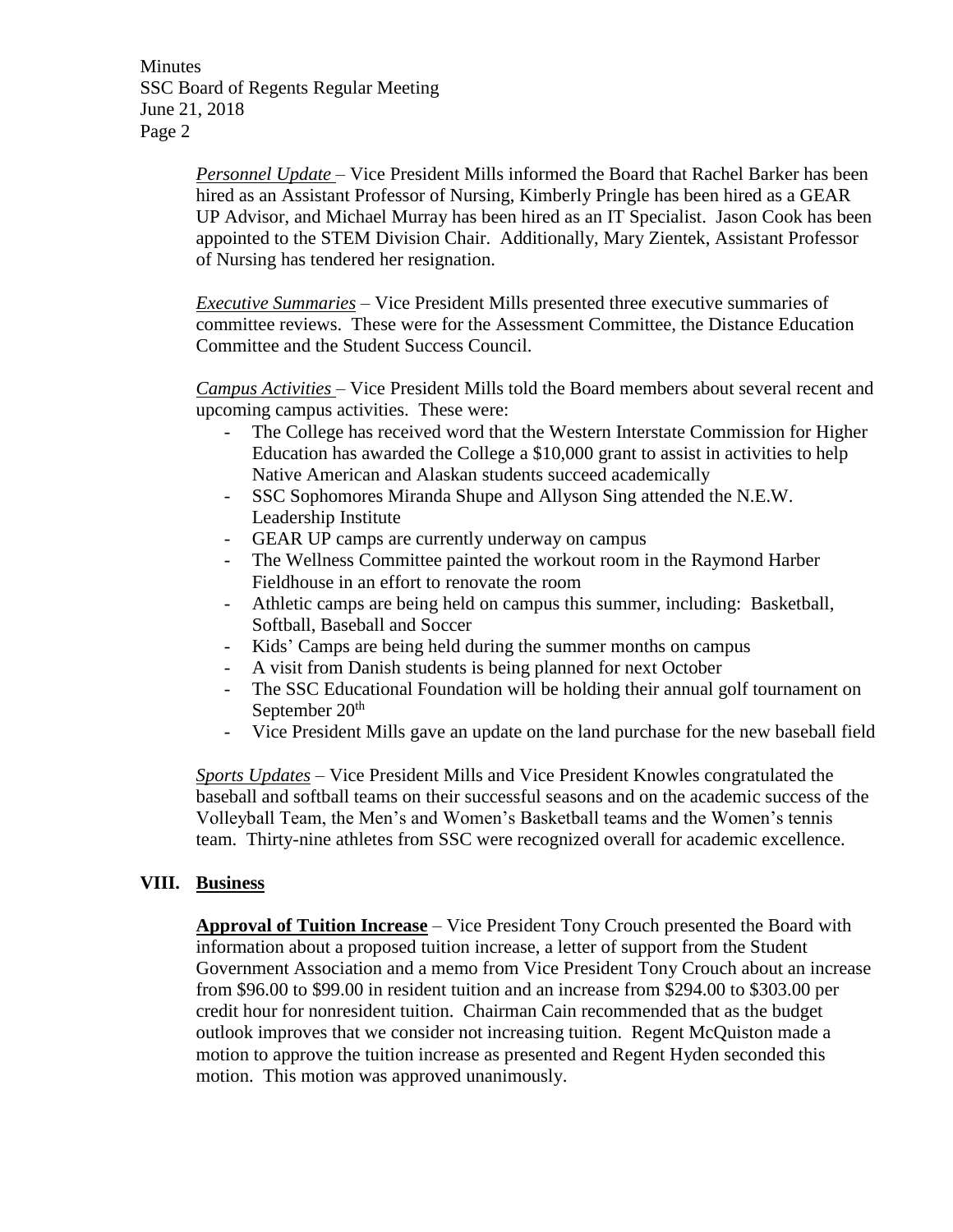**Minutes** SSC Board of Regents Regular Meeting June 21, 2018 Page 3

> **Approval of Increase in the Infrastructure Fee** – Vice President Mills presented the Board with information about a proposed increase to the Infrastructure Fee. This action would increase this fee from \$9.00 to \$11.00 per credit hour. Regent Donaho made a motion to approve the increase as presented and Regent Hyden seconded this motion. This motion was approved unanimously.

> **Approval of the addition of the Expressive Activity Board Policy** – Vice President Mills presented the Board with a proposed Expressive Activity (Free Speech) policy to the Board Policy Manual. Matt Stangle stated that he had reviewed the proposed policy and recommended approval of this policy. Regent McQuiston recommended approval of this policy as presented and Regent Hyden seconded this motion. This motion was approved unanimously.

> **Approval of bid from Land Home Specialties for Residence Hall Renovations** – Vice President Mills presented the Board with information about a bid received from Land Home Specialties for renovations in the Roesler Residential Learning Center. Vice President Crouch discussed the bid with the Board. He stated that renovations such as paint and flooring are past due in the building and after sending out an RFP he received only one bid. Vice President Crouch recommended approval of the bid. Regent Donaho made a motion to approve the bid as presented and Regent Sheffield seconded this motion. This motion was approved unanimously.

### **Approval of bid from Land Home Specialties for Tanner Hall Room 503 Renovations**

– Vice President Mills presented the Board with information about a bid received from Land Home Specialties for renovation of Room 503, a science lab, in Tanner Hall. Vice President Crouch told the Board that funding for this renovation is covered by Title III monies and that this project also went out for bid via an RFP but only one bid was received. Vice President Crouch recommended approval of the bid. Regent Sheffield made a motion to approve the bid from Land Home Specialties and Regent McQuiston seconded the motion. This motion was approved unanimously.

**Approval of the FY2019 Educational and General Budget** – Vice President Crouch presented the Board with a copy of materials for the FY19 budget for review. Vice President Crouch highlighted several aspects of this year's budget. Vice President Crouch also shared information about appropriations history, revenue history, expenditure history and expenditures by function and object. Vice President Crouch informed the Board that this years' budget includes an across the board \$1500 raise for full-time employees. Vice President Crouch and Vice President Mills recommended approval of the FY19 Education and General Budget. Regent Sheffield made a motion to approve the FY19 Education and General Budget as presented and Regent McQuiston seconded this motion. This motion was approved unanimously.

# **IX. Consent Agenda**

Regents were presented information concerning an item on the Consent Agenda. Vice President Mills recommended approval of these items. Regent Donaho made a motion to approve the Consent Agenda items and Regent Sheffield seconded the motion. This motion was approved unanimously.